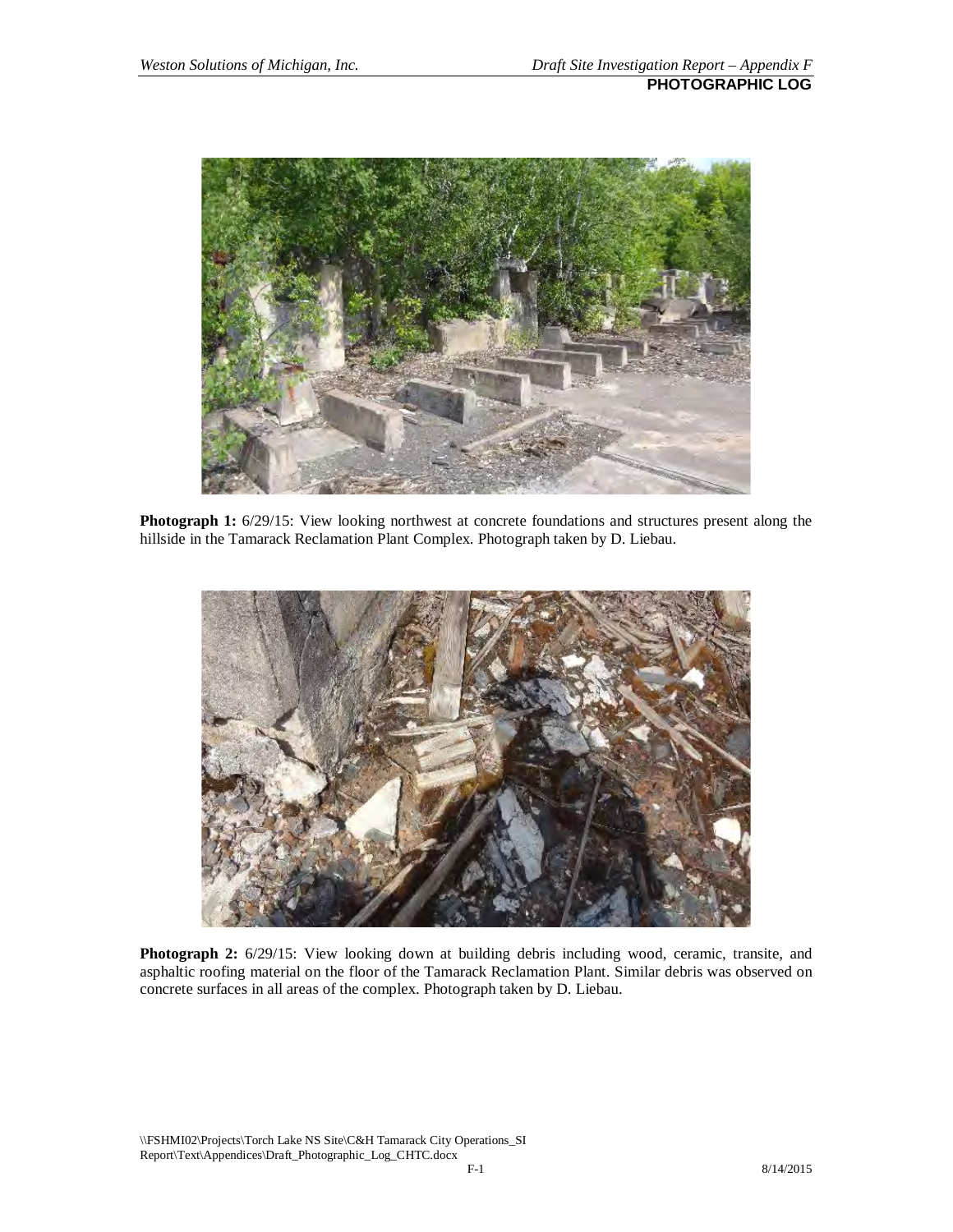

**Photograph 3:** 6/29/15: View looking south at concrete at concrete foundations and structures present along the hillside in the Tamarack Reclamation Plant Complex. Photograph taken by D. Liebau.



**Photograph 4:** 5/14/15: View looking west at the installation of soil boring SB16 and groundwater sampling location GW12 in the Tamarack Processing Area. Attempts to collect a groundwater sample from this location were unsuccessful due to insufficient groundwater. Photograph taken by D. Liebau.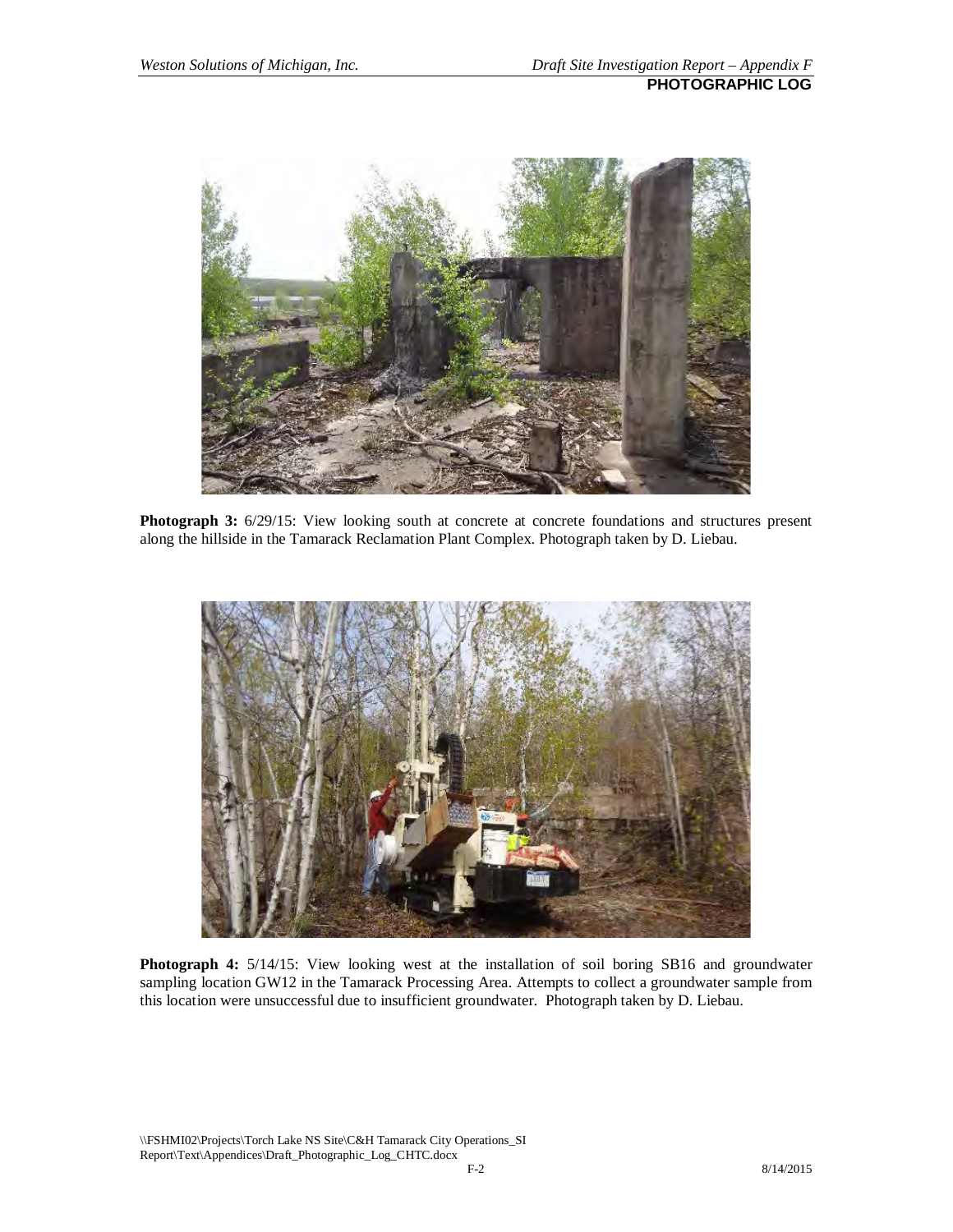

**Photograph 5:** 5/14/15: View looking west at the installation of soil boring SB20 in the Tamarack Processing Area. Photograph taken by D. Liebau.



**Photograph 6:**  $5/27/15$ : View looking southwest at the concrete structures and foundations associated with the former Lake Stamp Mill No.2 (Tamarack Mill No.2) in the Tamarack Processing Area. Photograph taken by D. Liebau.

\\FSHMI02\Projects\Torch Lake NS Site\C&H Tamarack City Operations\_SI Report\Text\Appendices\Draft\_Photographic\_Log\_CHTC.docx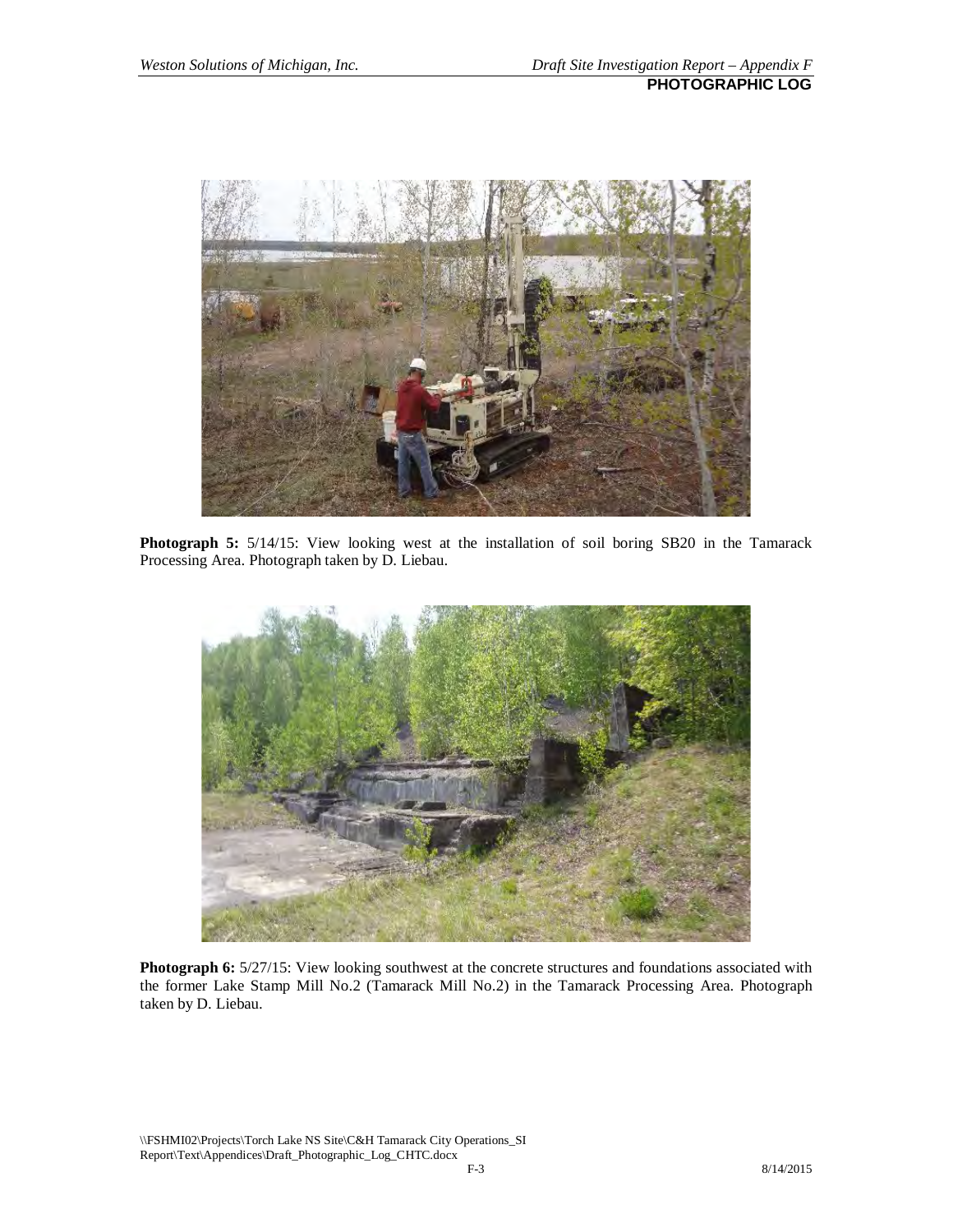

**Photograph 7:** 5/15/15: View looking east at the installation of boring SB27 located in the Tamarack Processing Area. Photograph taken by D. Liebau.



**Photograph 8:**  $5/26/15$ : View looking west at the concrete structures and foundations associated with the former Ahmeek Stamp Mill located in the Ahmeek Mill Processing Area. Photograph taken by D. Liebau.

\\FSHMI02\Projects\Torch Lake NS Site\C&H Tamarack City Operations\_SI Report\Text\Appendices\Draft\_Photographic\_Log\_CHTC.docx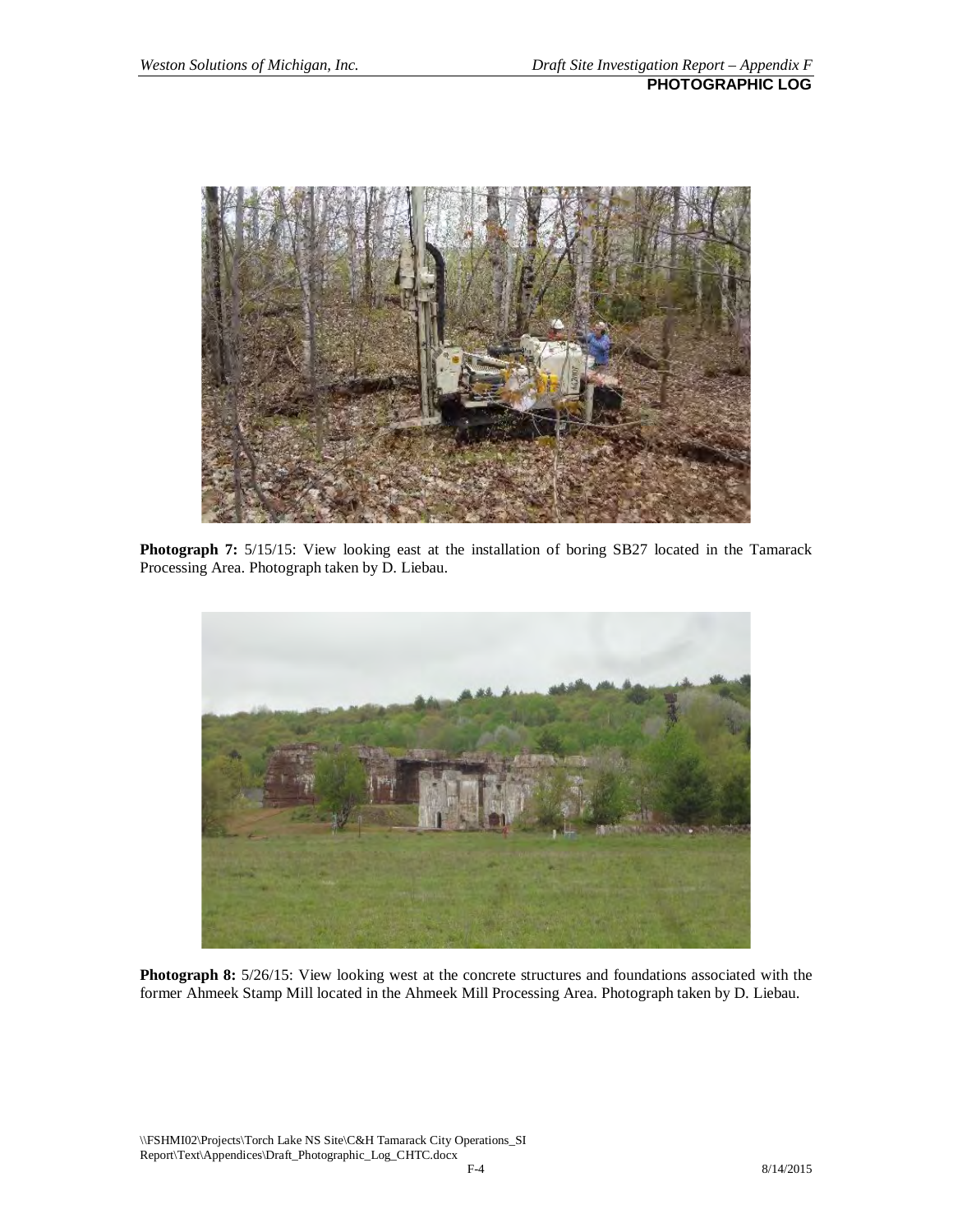

**Photograph 9:** 6/29/15: View looking down/southwest at building debris including wood, cementitious plaster, and transite in a debris pile across the street from the Tamarack City Park in the Ahmeek Mill Processing Area. Photograph taken by D. Liebau.



**Photograph 10:** 5/26/15: View looking west at mining era features present in a creek that discharges to Torch Lake in the Ahmeek Mill Processing Area. Similar wooden and metal structures and pilings are present along the shoreline of Torch Lake at the creek outfall. Photograph taken by D. Liebau.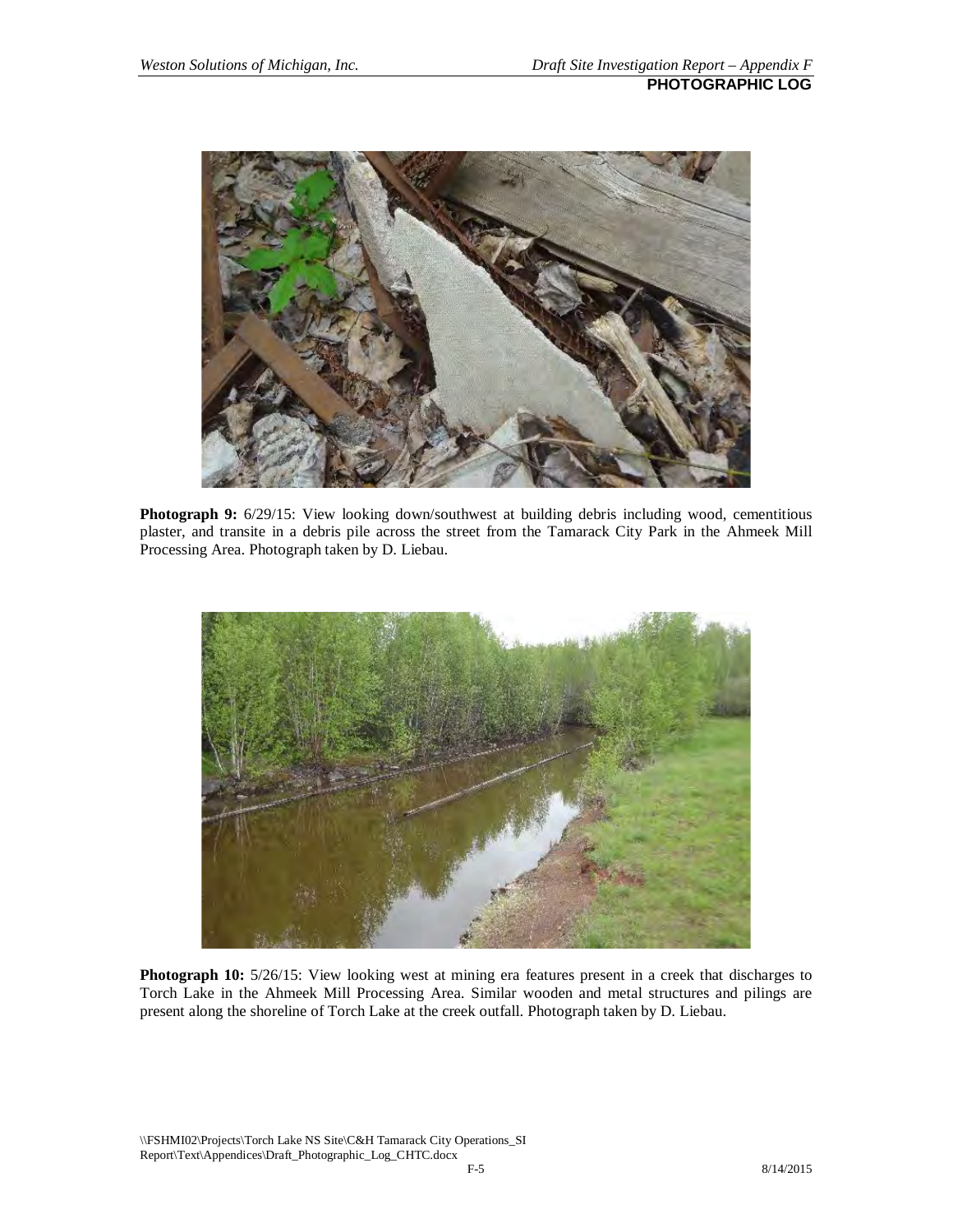

**Photograph 11:** 5/18/15: View looking southeast at the installation of boring SB34 located in the Tamarack Sands Area. The wooded area in the background of the photograph is identified by signage as the Eagle Point Nature Preserve. Photograph taken by D. Liebau.



**Photograph 12:** 5/27/15: View looking east southeast at concrete structures and foundations associated with the former Osceola Stamp Mill located in the Tamarack Processing Area. Photograph taken by D. Liebau.